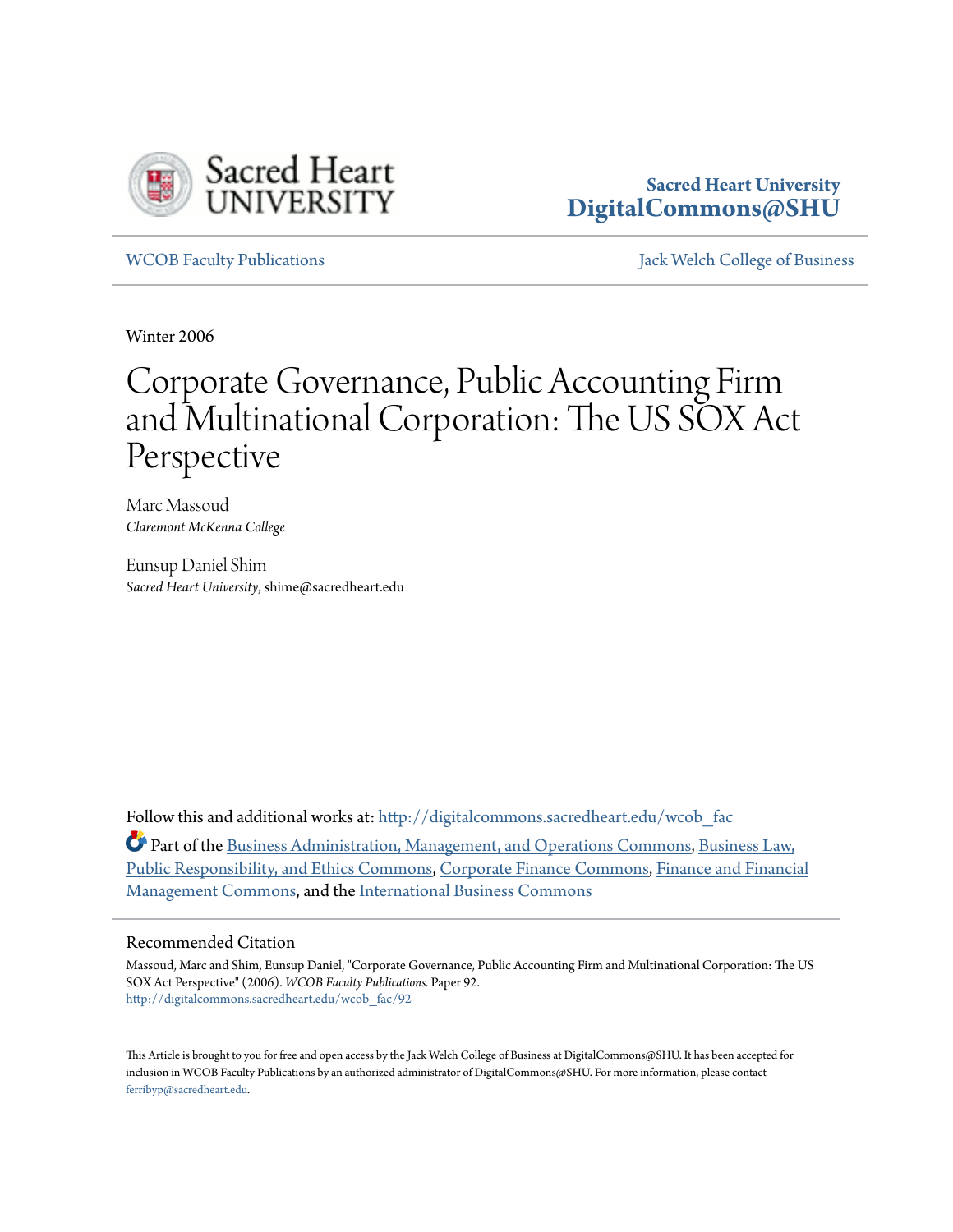# **CORPORATE GOVERNANCE, PUBLIC ACCOUNTING FIRMS AND MULTINATIONAL CORPORATIONS: THE US SARBANES-OXLEY ACT PERSPECTIVE**

#### *Marc Massoud\*, E. Daniel Shim\*\**

#### **Abstract**

The purpose of this paper is to review US corporate governance systems and to highlight the mandated roles of audit committee and external auditor within the SOX Act. In addition, it discusses requirements and implications of the SOX Act for the foreign accounting firms and multinational corporations. Finally this paper provides a perspective on improvement of corporate governance and financial integrity. In order to regain trust from the financial market, the SOX Act mandates (1) to improve auditor's independence by reducing conflicts of interest; (2) to increase corporate financial reporting responsibility by requiring a CEO or a CFO certify accuracy of annual report; and (3) to enhance financial disclosures. It also significantly increase criminal penalty for non-compliance. The authors believe that the combination of strengthening auditor's independence, increased corporate responsibility and severe penalty and restored corporate governance would create an environment that is intended by the SOX Act. Volker and Levitt (2004) put it very forceful way: "While there are direct money costs involved in good corporate governance, we believe that an investment in good corporate governance, professional integrity and transparency will pay dividends in the form of investor confidence, more efficient markets and more market participation for years to come." We concur with them and believe that the SOX Act will help in restoring trust in corporate governance and improve financial integrity and quality of financial information. We also agree that the benefits of the SOX Act will outweigh the costs of compliance in the long-run.

*\* Professor of Accounting, Claremont McKenna College, Claremont, CA 91711, 951-607-3203, marc.massoud@claremontmckenna.edu \*\* Associate Professor of Accounting, Director of Research, College of Business Sacred Heart University, 5151 Park Avenue, Fairfield, CT 06824 203-371-7873, shime@sacredheart.edu* 

#### **Introduction**

The US historically has had the most robust capital markets in the world in large part due to better corporate governance systems. It is undeniable now that most US capital markets participants including financial analysts, accountants and regulators are under attack. As more and more disclosures have come to light, many of these market participants have shown to behave irresponsibly, unethically and/or illegally.

"Shortly after the Enron scandal, other scandals involving corporate giant (Tyoc, WorldCom, Xerox, Adephia, Ahold, etc), brokerage firms (e.g., Merrill Lynch), stock exchanges (e.g., New York Stock Exchange), large public accounting firms (e.g., Arthur Anderson, Deloitte, Ernst & Young, KPMG, PricewaterhouseCoopers) and managers of mutual funds (e.g., Piper Jaffray) were uncovered." (Corporate Governance and SEC, Skousen, Glover and Prawitt, 2005, p.5)

Confidence in our capital markets has been undermined. Restoring the trust and credibility of markets is one of the most important missions for all parties concerned. Investors and public were initially misled and then punished as the bubble expanded and burst amidst a blaze of corporate misdeeds. Major fraud cases over the last three years have destroyed over \$200 billion of equity value (Gadiesh, 2004).

Recently, we all have heard the same questions over and over again: What happened to the US capital market systems? Where were the board of directors and the corporate governance? Where were the competent and self-governing external auditors? Where were the lawyers, the guardians of the systems? Where were the investment bankers and the financial analysts, the prodigies of the fuel that fed the bubble?

Perhaps greed and conflict of interests prevented the participants from performing their respective functions properly. Many forgot that their actions and in-actions put their most valuable assets, the credibility as well as the interests of their shareholders at risk. Their reputation may never be regained or may take years to refurbish.

The essence of the good governance system is the proper stewardship; monitoring and managing people, processes and activities of a corporation on behalf of owners, shareholders. Good corporate governance creates a system that demands proper stewardship over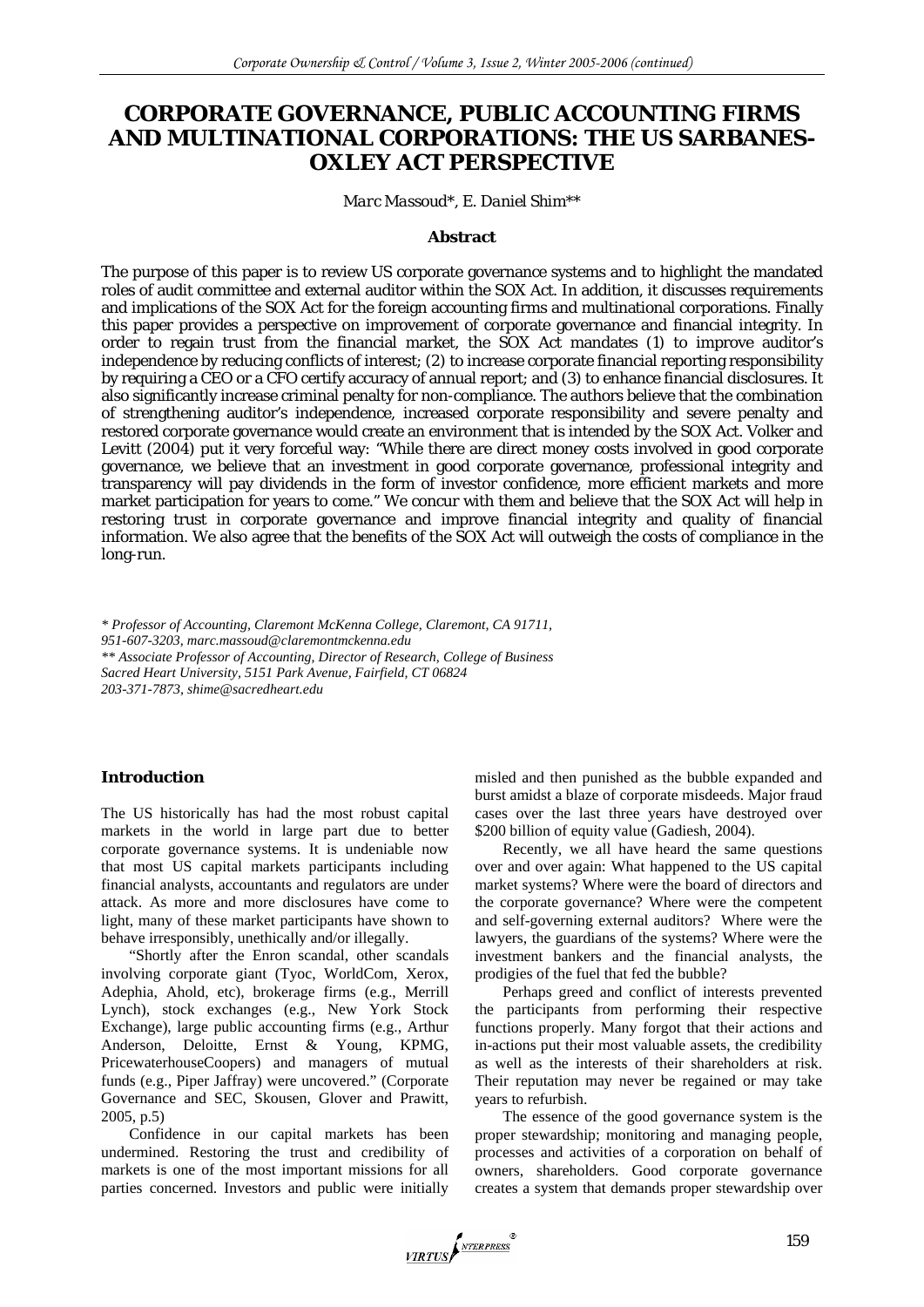invested capital and faithfully reports the economic condition and performance of the enterprise (Skousen et al, 2004. p.7).That money, invested by the shareholders, is to be protected. The board of directors is supposed to monitor the management and external auditor are responsible in providing assurance and in attesting financial integrity and financial well-being of a corporation and in reporting its opinion to shareholders and management.

The purpose of this paper is to review the Sarbanes-Oxley (SOX) Act and to highlight the mandated roles of audit committee and external auditor within the Sarbanes-Oxley Act and to examine whether these requirements will improve corporate governance and financial integrity. In addition, it also discusses requirements and implications of the Sarbanes-Oxley Act for the foreign multinational corporations, required to register with US SEC.

The reminder of the papers is as follows: The second section will provide an overview of the Sarbanes-Oxley Act and the required role of audit committee and external auditor. The third section discusses the requirements and implications of the Sarbanes-Oxley Act to the foreign accounting firms and multinational corporations. The fourth section discusses corporate governance of UK and Germany. The final section provides perspectives and implications of the SOX Act.

# **The role of audit committee and external auditors within the Sarbanes-Oxley act for US corporations**

McEachern and Massoud (1990) suggest that "the main role of the audit committee is to oversee the financial reporting process and enhance the credibility of that process."

The SOX Act establishes new responsibilities for the audit committee in its capacity as a committee of the board of directors. The responsibilities include the appointment of the external auditor, determination of audit fees and oversight of the auditor. The audit committee must pre-approve all services provided by external auditor, after determining that the services do not pose conflict with the auditor's independence. Moreover, audit committee must be comprised of independent directors and, among other things, whether at least one member have to meet the specified criteria of an "audit committee financial expert." In addition external auditor is required to directly report to the audit committee which has new and expanded obligations to serve on behalf of the board of directors as the watchful guardian of shareholders interests. Thus the SOX Act strengthened and expanded the audit committee responsibilities. Table 1 summarizes the responsibility and relationship of Audit Committee and external auditor.

> ------------------------------------------ Insert Table 1 Here -----------------------------------------

In addition, the Sarbanes-Oxley Act mandates establishment of the Public Company Accounting Oversight Board (PCAOB). The Board is a non-profit organization to oversee the accounting and auditing standards of the public companies. The purpose of PCAOB is to protect the interests of the investors and to further the public interests by monitoring for an informative, fair and independent audit report. In March 2004, the PCAOB approved the first important standard, "An Audit of Internal Control over Financial Reporting Performed in conjunction with an Audit of Financial Statement." Section 404 (a) of SOX and SEC's related implementation rule require the management of public company to assess the effectiveness of the company's internal control on financial reporting. Section 404(b) as well as Section 103 directed PCAOB to establish the professional standards governing independent auditor and assessing the effectiveness of internal controls. The new standard requires auditors to review management assessment of the effectiveness of company internal controls, run their own tests of those controls and judge the effectiveness of corporate board members who sits on a firm's audit committee (www.pcaobus.org). The PCAOB in effect ended self-regulations of auditing and attestation standards, Generally Accepted Auditing Standards (GAAS).

## **The Sarbanes-Oxley act requirements and implications to the foreign accounting firm and multinational corporations**

According to Section 106 of the SOX Act, foreign public accounting firms who audit a U.S. company required to register with the PACOB. This would include foreign firms that perform some audit work, such as in a foreign subsidiary of a U.S. company, that is relied on by the primary auditor. The Board exercises authority over these foreign accounting firms. Foreign accounting firms that "prepare or furnish" an audit report involving U.S. registrants are subject to the authority of the Board. Additionally, if a registered U.S. accounting firm relies on the opinion of a foreign accounting firm, the foreign firm's audit workpapers must be supplied upon request to the Board or the Commission (AICPA, 2004).

The Securities and Exchange Commission adopted rules that the national securities exchanges and national securities associations should prohibit the listing of any security of an issuer that is not in compliance with the audit committee requirements established by the SOX Act. Table 2 summarizes the detailed requirement:

> ------------------------------------ Insert Table 2 here ------------------------------------

Generally, listed issuers are required to comply with the new listing rules by the date of their first annual shareholders meetings after Jan. 15, 2004, but in any event no later than Oct. 31, 2004. Foreign private issuers and small business issuers will be required to comply by July 31, 2005. Many will argue that those

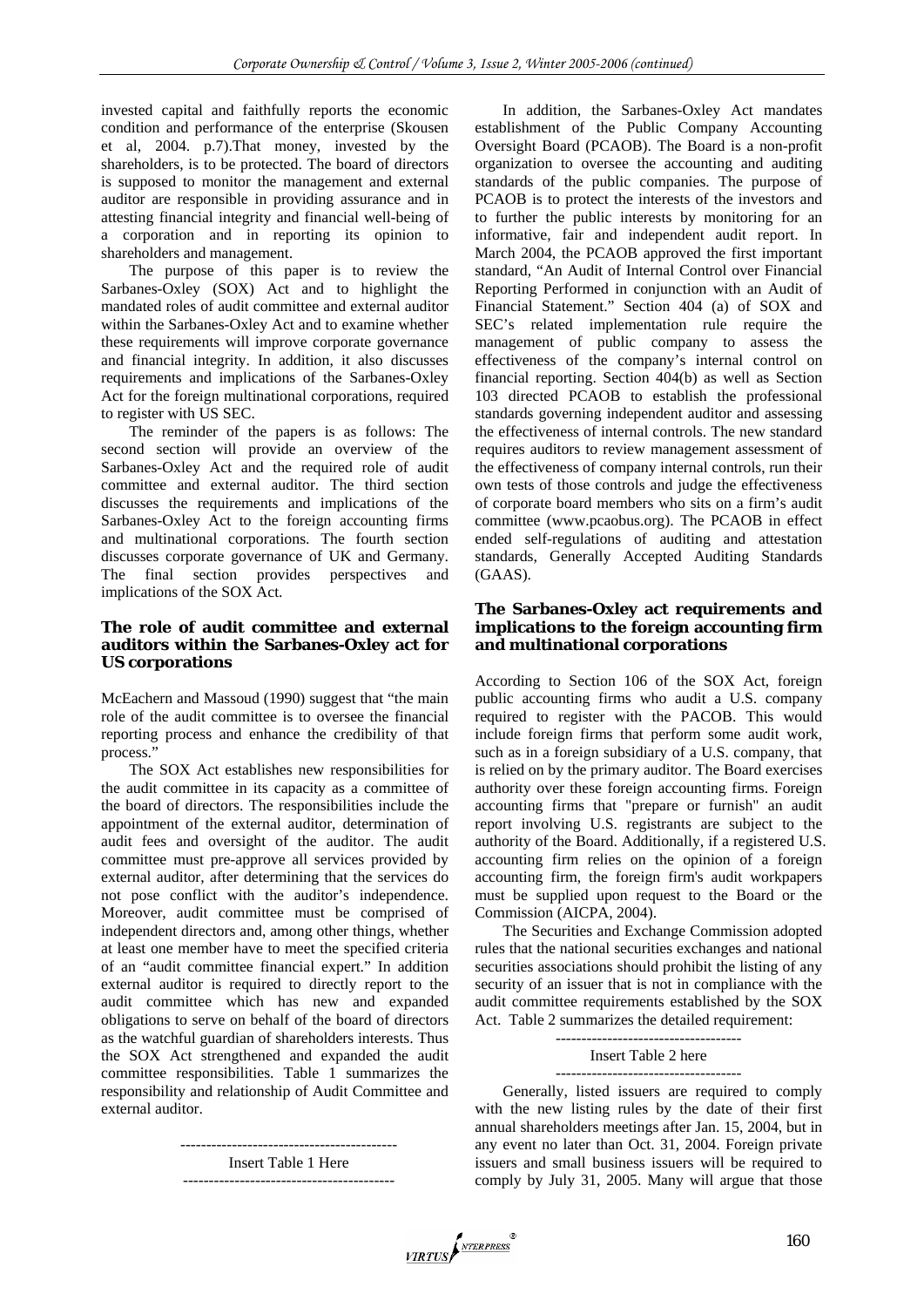requirements will lead to a decrease in number of foreign company listed in the US exchange. Until now it is difficult to speculate about the effect of this requirement.

## **Corporate goverance in the UK and Germany**

One of major issues about requiring foreign companies to adopt the SOX Act is that many foreign companies have their own country's corporate governance rules. According to section 301 of the SOX Act, foreign corporations listing security in the US national securities exchanges and national securities associations should adhere to the audit committee requirements. The following presents a highlighted summary of corporate governance of UK and Germany.

**United Kingdom.** In 1992, the Cadbury Committee (The Committee on the financial aspect of corporate Governance) investigated the accountability of the Board of Directors to shareholders and to society as a whole. The committee made recommendations to improve financial reporting, accountability and Board of Directors' oversight. The Cadbury Committee recommendations led to the Greenbury Report in 1995. The Greenbury Report recommended to establish extensive disclosures on directors' remuneration in the annual report of the UK companies. The Hempel report in 1998 confirmed much of the work of Cadbury and Greenbury Committees. That has led to the Confined Code on Corporate Governance (2003). Compliance with these codes is a part of stock exchange requirement.

This code requires that the annual report of a major UK company should contain a report from the

remuneration committee, a statement on corporate governance, a statement on internal controls, a statement on the going concern status of company and a statement of the directors' responsibilities. The following is a list of requirement that differs from under the SOX regulations:

- 1. The chair of the board should meet with non-executive directors without the executive present.
- 2. Led by the senior independent director, the non-executive directors should meet without the chair present at least annually to appraise her performance and on such other occasions as are deemed appropriate.
- 3. The chair of the board and CEO should be separated. The division of responsibilities should be clearly established, set out in writing, and agreed by the board.
- 4. At least half of the board, excluding the chair, should be comprised of non-executive directors and should be independent.
- 5. The board should appoint one of the independent non-executive directors to be the senior independent director. The senior independent director should be available to shareholders if they have concerns that have not been alleviated by top company officials.
- 6. Shareholders should be invited specially to approve all new long-term incentive arrangements and significant changes to existing schemes unless prohibited by the Listing Rules.

A recent survey of 310 service executives around world indicates that the US is generally ahead of the pack in corporate governance (KPMG, 2003).

|                                                                         | Germany | UK  | US  |
|-------------------------------------------------------------------------|---------|-----|-----|
| 1. Which of the following countries has done most to improve            | 7%      | 16% | 71% |
| standards of corporate governance over the past year?                   |         |     |     |
| 2. Which of the following countries has the farthest to go in improving | 7%      | 6%  | 23% |
| standards of corporate governance?                                      |         |     |     |

**Germany.** The German systems of corporate governance reflect their unique structures of legal rights and arrangements. The corporate decisionmaking process and corporate governance are shared among stakeholders, shareholders, employees, and customers. This broad view "encompasses the product markets, the capital and labor markets, any informal organizational arrangements which may exist and function alongside the formal structure."

Germany has a strong employee co-determination program. Work councils have extensive participation in decision-makings and employees are also respected in the corporate boardroom. These differences are contrasted with the shareholder-oriented approach to corporate governance in the US.

One of the distinguishing characteristics of German corporate governance is the two-tier board of directors system. The two-tier system of governance creates different rights and obligations for member of each board that are set out in the German Stock Corporation Act and German Corporate Governance Code. Figure 1 shows the relationships with key stakeholders groups.

#### ------------------------------------------- Insert Figure 1 Here

# -------------------------------------------

The management board is charged with managing the enterprise for the benefit of a wide array of stakeholders. The supervisory board, whose members are elected by the shareholders at the annual meeting, does not have the formal right to give specific instructions to members of the management board, but management board is required to report to the supervisory board at regular intervals. The major functions of the supervisory board are to appoint and dismiss the members of the management board and to determine management remuneration. The management

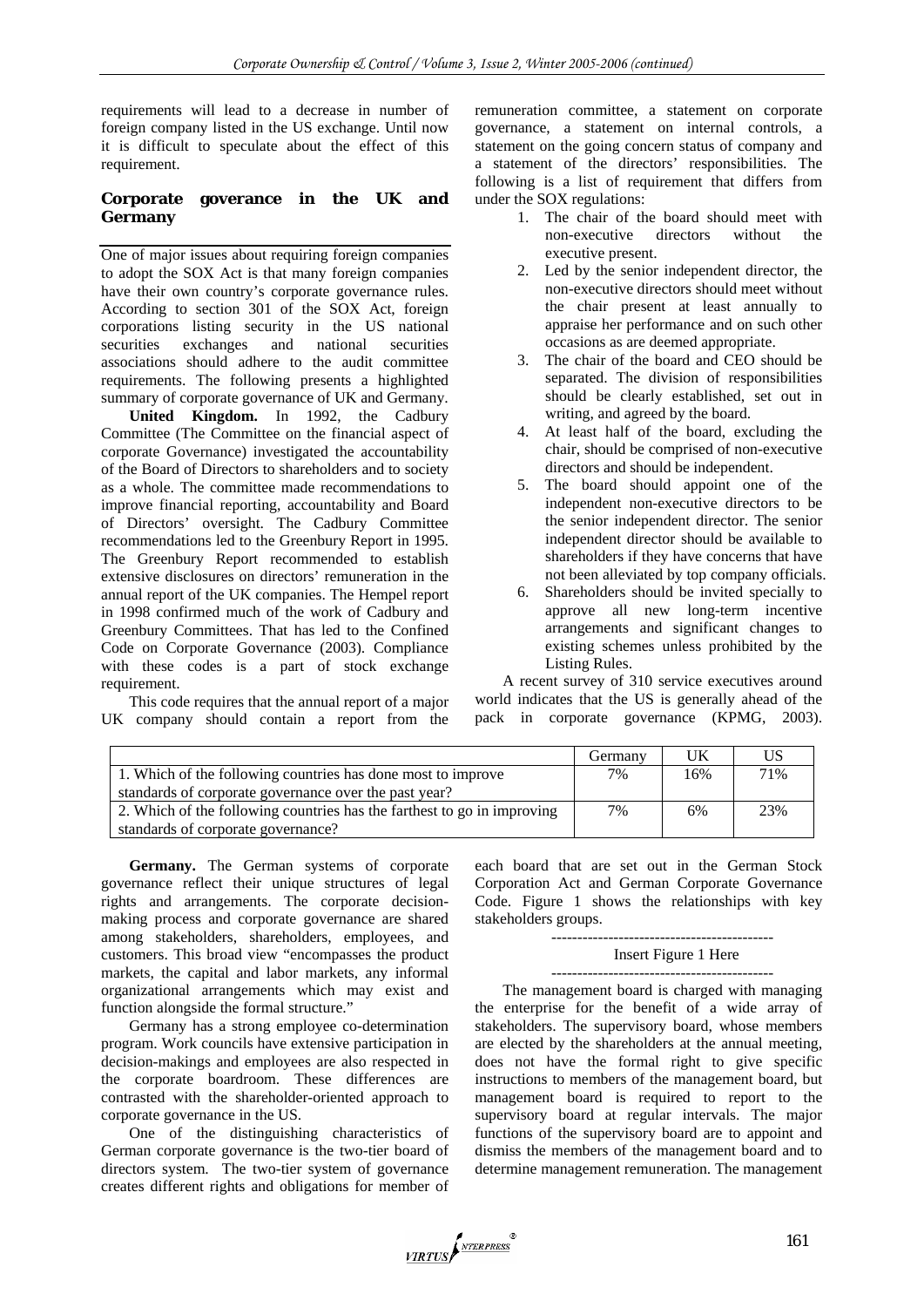board normally takes into consideration on specific position of the supervisory board.

A potential problem in the German corporate governance is the dual obligations of members of the supervisory board. On one hand, they are obliged to act in the best interests of the company while on the other hand they have certain obligations toward their specific constituencies. This conflict of interests may influence the role and actions of the supervisory board.

The German Stock Corporation Act and German Commercial Codes establish the regulations for the preparation of financial statements. The act also details Audit requirements. Table 1 demonstrates these provisions and compares the functions of the management board in Germany and US.

--------------------------------------------

# Insert Table 3 Here

---------------------------------------------

The functions of the supervisory board are similar to that of the audit committee in the US. A comparison of the German and US requirement indicates two important differences: First, employee participation in decision-making process is an integral part of the German governance systems while no employee participation is presented in the US systems. Second, the German system relies more on a consensus of decision-makers, which take into consideration all the stakeholders in addition to shareholders.

#### **Perspective and implication of SOX act**

The SOX Act poses new challenges to management. The new legislation puts on a significant the responsibility for fraud detection, though it does not relieve duties of the audit committee or the auditor. The board of directors and audit committee are ultimately responsible for overseeing management's assessment of fraud and the entity programs and its control systems. The audit committee is expected to investigate alleged wrongdoing brought to its attention.

The SEC implementation rules for SOX made it clear that increased transparency of financial information is central to the new regulation. "By increasing transparency regarding key aspects of corporate activities and control, the proposals are designed to improve the quality of information available to the investor. (www.sec.gov/rules/final/33- 8177.htm)

In order to regain trust from the financial market, the SOX Act mandates (1) to improve auditor's independence by reducing conflicts of interest; (2) to increase corporate financial reporting responsibility by requiring a CEO or a CFO certify accuracy of annual report; and (3) to enhance financial disclosures. It also significantly increase criminal penalty for noncompliance.

**Auditors Independence.** The SOX Act attempts to ensure auditor independence. The law contains significant provisions designed to strengthen both the fact and perception of auditor independence. The auditor is required to directly report to the company's audit committee which has new and expanded obligations to serve on behalf of the board of the directors as the watchful guidance of shareholder's interests. In the past, management has been a primary contact for the external auditor's communication with the audit committee. However the audit committee is now the appropriate contact for the external auditors.

#### **Corporate Responsibility and Severe Penalty**

SOX affirms that CEO and CFO carry primary responsibility for company financial reports filed with the SEC and require them to certify the completeness and accuracy of information and the effectiveness of internal control. If an executive certify a report that turn out to be false and misleading, he/she will be facing severe criminal charges, a possibility of up to 20 years in prison. Certifying officers can also be forced to reimburse all or part of compensations earned based on erroneous financial statements.

**Can the SOX Help Regain Public Trust?** The single most important question is whether the SOX Act will produce what was its primary intended goal: Regain public trust and the elimination of massive companywide abuses and financial fraud that rocked US corporations and capital market particip-ants recently. To name a few: Enron, Global Crossing, Tyco Internationals and WorldCom. So far the law has been good for shareholders, good for companies and good for government. SOX got people focused on quality and integrity of financial reports.

Many companies recently hired Chief Governance Officer (CGO) and Chief Compliance Officer (CCO). The CCO is supposed to monitor company's internal control systems while CGO makes sure that the board properly functions. The companies instituted CGO or CCO includes Hershey Foods, Motorola, Pitney Bowes, Pfizer, Estman Kodak, Sunoco, and American Express. The provision causing the most trouble is Section 404 which requires CEO and CFO to assess the adequacy of their company's internal control. This simply stated goal turns out to require a vast amount of work. In many cases, this led many firms to do massive overhaul of their information technology systems which requires huge expenditures.

The combination of strengthening auditor's independence, increased corporate responsibility and severe penalty and restored corporate governance would create environment that is intended by SOX Act. Volker and Levitt (2004) put it in a very forceful way: "While there are direct money costs involved in good corporate governance, we believe that an investment in good corporate governance, professional integrity and transparency will pay dividends in the form of investor confidence, more efficient markets and more market participation for years to come." We concur with them and believe the benefits of the SOX Act will outweigh the costs of compliance.

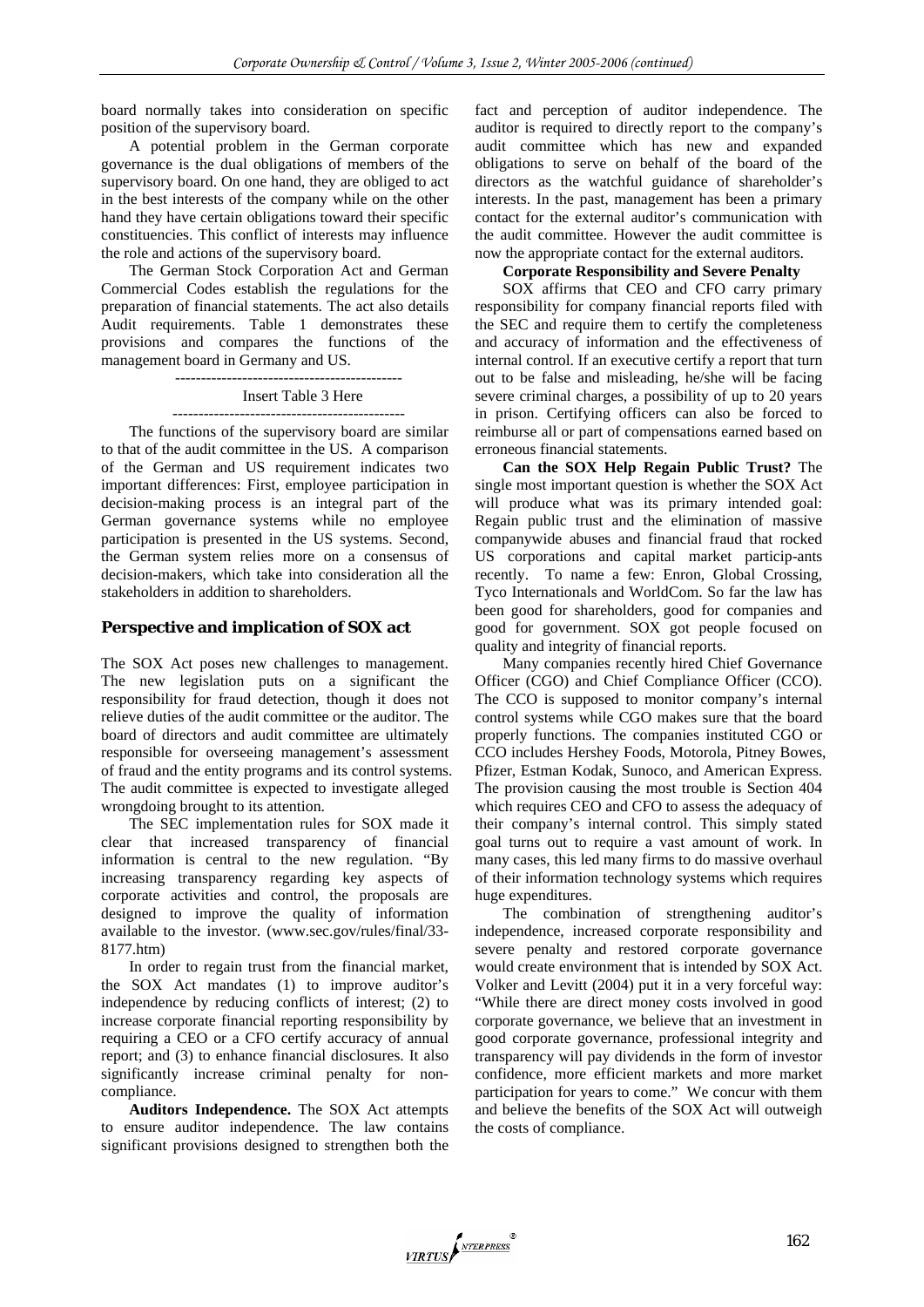## **References**

- 1. AICPA web site, 2004, http://www.aicpa.org/info/Sarbanes-Oxley2002.asp
- 2. KPMG, 2003, Economist Intelligence Unit
- 3. Gadiesh, Orit, 2004, "Say it Loud, Say It Proud-'Shareholder Value'," The Wall Street Journal, August 3
- 4. McEachern, Douglas and Marc Massoud, 1990, "Audit Committees: Can They Meet the New Challenges?" Journal of Corporate Accounting and Finance, Winter, pp 141-151.
- 5. Skousen, Fred, Steven Glover and Douglas Prawitt, 2005, Corporate Governance and the SEC, Thompson South-**Western**
- 6. Volker, Paul and Arthur Levitt, "In Defense of Sanbanes-Oxley," 2004, The Wall Street Journal, June 14,

# **Appendices**

#### **Table 1.** New Roles for Audit Committees and Auditors. (AICPA 2004).

- 1. Auditors Report to Audit Committee. Now, auditors will report to and be overseen by a company's audit committee, not management.
- 2. Audit Committees Must Approve All Services. Audit committees must preapprove all services (both audit and nonaudit services not specifically prohibited) provided by its auditor.
- 3. Auditor Must Report New Information to Audit Committee. This information includes: critical accounting policies and practices to be used, alternative treatments of financial information within GAAP that have been discussed with management, accounting disagreements between the auditor and management, and other relevant communications between the auditor and management.
- 4. Offering Specified Non-Audit Services Prohibited. The new law statutorily prohibits auditors from offering certain non-audit services to audit clients. These services include: bookkeeping, information systems design and implementation, appraisals or valuation services, actuarial services, internal audits, management and human resources services, broker/dealer and investment banking services, legal or expert services unrelated to audit services and other services the board determines by rule to be impermissible. Other nonaudit services not banned are allowed if preapproved by the audit committee.
- 5. Audit Partner Rotation. The lead audit partner and audit review partner must be rotated every five years on public company engagements.
- 6. Employment Implications. An accounting firm will not be able to provide audit services to a public company if one of that company's top officials (CEO, Controller, CFO, Chief Accounting Officer, etc.) was employed by the firm and worked on the company's audit during the previous year.

#### **Table 2.** Requirement for foreign multinational corporations

Under the new rules, national securities exchanges and national securities associations will be prohibited from listing any security of an issuer that is not in compliance with the following requirements.

- 1. Each member of the audit committee of the issuer must be independent according to the specified criteria in Section 10A(m) of the Securities Exchange Act of 1934.
- 2. The audit committee must be directly responsible for the appointment, compensation, retention and oversight of the work of any registered public accounting firm engaged for the purpose of preparing or issuing an audit report or performing other audit, review or attest services for the issuer, and the registered public accounting firm must report directly to the audit committee.
- 3. The audit committee must establish procedures for the receipt, retention and treatment of complaints regarding accounting, internal accounting controls or auditing matters, including procedures for the confidential, anonymous submission by employees of concerns regarding questionable accounting or auditing matters.
- 4. The audit committee must have the authority to engage independent counsel and other advisors, as it determines necessary to carry out its duties.
- 5. The issuer must provide appropriate funding for the audit committee.

The new rules will establish Section 10A(m)'s two criteria for audit committee member independence.

- 1. Audit committee members must be barred from accepting any consulting, advisory or compensatory fee from the issuer or any subsidiary, other than in the member's capacity as a member of the board or any board committee.
- 2. An audit committee member must not be an affiliated person of the issuer or any subsidiary apart from capacity as a member of the board or any board committee.

The new rules will apply to both domestic and foreign listed issuers. It is important to note that, based on significant input from and dialogue with foreign regulators and foreign issuers and their advisers, several provisions, applicable only to foreign private issuers, have been included that seek to address the special circumstances of particular foreign jurisdictions. These provisions include